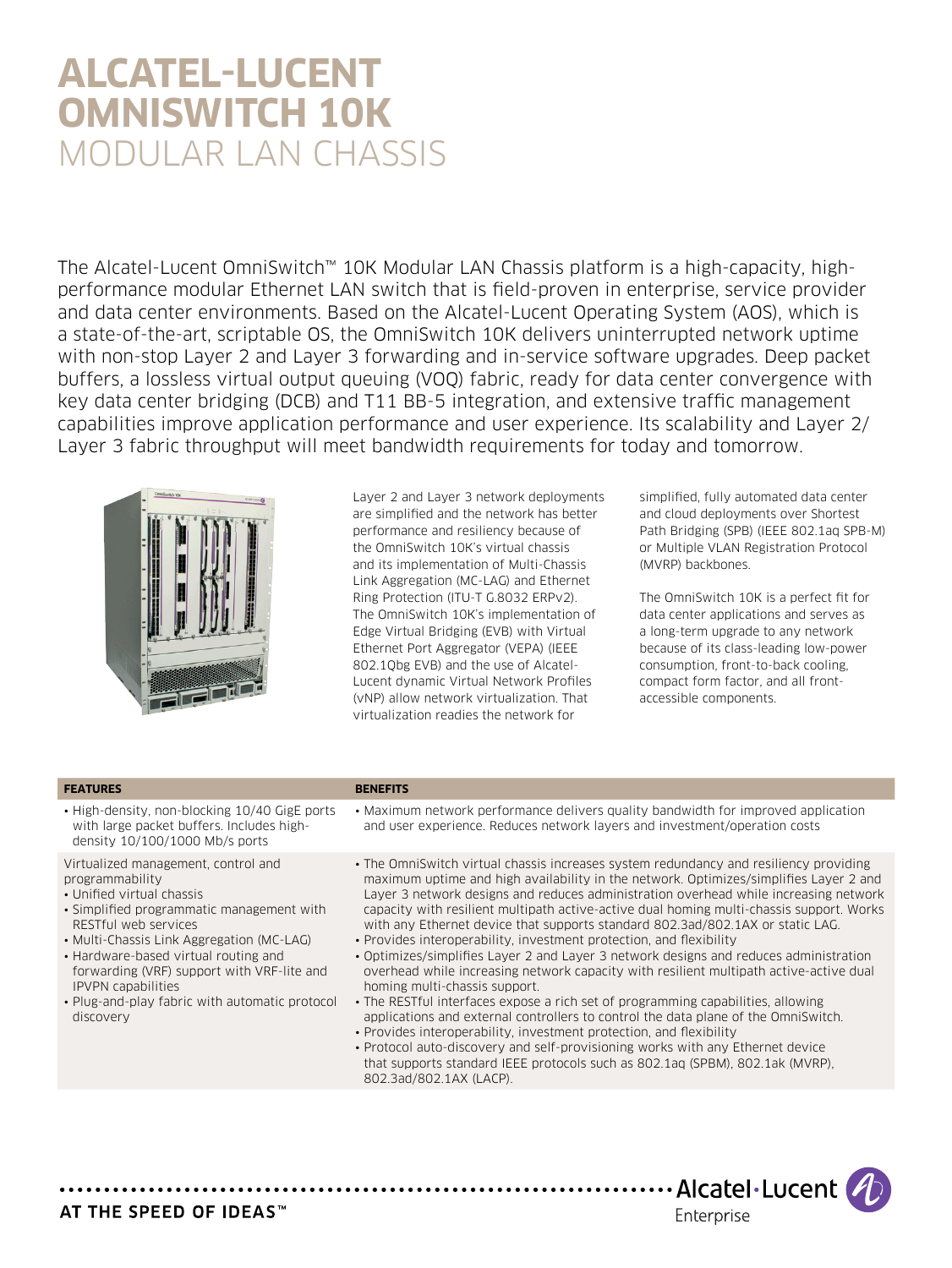#### **FEATURES BENEFITS**

- Scalable network virtualization architecture for SLA delivery over standard Ethernet fabric: Shortest Path Bridging (SPB) for bridged and routed services, Edge Virtual Bridging (EVB) and dynamic Virtual Network Profiles (vNP)
- Alcatel-Lucent OmniVista™ 2500 Virtual Machine Manager (VMM), Virtual Network Profiles (vNP) integration, VM SLA monitoring and application fingerprinting for unmanned network operation and self-adjusting SLA for application delivery
- Multi-hop FCoE (Fibre Channel over Ethernet) transit switching based on T11-BB-5 with FCoE Initialization Protocol (FIP) snooping and flexible multi-queue IEEE DCB support: extends the lossless capability beyond FCoE to any traffic class in any CoS queue and for many queues simultaneously in the same port.

- Comprehensive and flexible fabric architecture designed to automate and simplify the end to end deployment of campus, data center, cloud-based services while preventing host address explosion and flooding with built-in SLA service support at low capital and operating costs and based on interoperable proven standards
- Unifies physical and virtual infrastructures providing network operators with a comprehensive end-to-end network view for VM inventory, location tracking, event and log auditing and provisioning operations. This enables error-free network administration operations and simplifies the deployment of new value added services.
- Dynamic application profiling with in-line application recognition based on signatures and auto-adjustment of the network security and QoS treatment. Provides VM performance measurement of latency, throughput and jitter in the data center
- Allows the administrator to have a hands-off operation using application-based dynamic lossless configuration via Enhanced Transmission Selection (ETS) or manually engineered lossless configuration tuned to application needs.
- Reduces data center operating costs by simplifying the convergence of highperformance storage I/O and mission-critical data into a single multipath infrastructure.

# **Detailed product features**

#### **Simplified manageability**

- Fully programmable RESTful web services interface with XML and JSON support. API enables access to command line interface (CLI) and individual mib objects
- Intuitive Alcatel-Lucent CLI in a scriptable BASH environment via console, Telnet or Secure Shell (SSH) v2
- Powerful Alcatel-Lucent WebView Graphical Web Interface via HTTP and **HTTPS**
- Full configuration and reporting using SNMPv1/2/3 across all OmniSwitch families to facilitate third-party network management
- File upload using USB, TFTP, FTP, SFTP or SCP
- Multiple microcode image support with fallback recovery
- Local (on the flash) and remote server logging (Syslog): event and command logging
- Loopback IP address support for management per service
- Management VRF support
- Policy- and port-based mirroring
- Remote port mirroring
- sFlow v5 and RMON
- Unidirectional Link Detection (UDLD) and Digital Diagnostic Monitoring (DDM)
- Dynamic Host Configuration Protocol (DHCP) relay
- IEEE 802.1AB Link Laver Discovery Protocol (LLDP) with Media Endpoint Discovery (MED) extensions
- Network Time Protocol (NTP)

#### **Resiliency and high availability**

- Smart continuous switching technology
- In-Service Software Upgrade (ISSU)
- Unified management, control and fabric virtual chassis technology
- Multi-Chassis Link Aggregation (MC-LAG)
- ITU-T G.8032/Y.1344 2010: Ethernet Ring Protection
- IEEE 802.1s Multiple Spanning Tree Protocol (MSTP) encompasses IEEE 802.1D Spanning Tree Protocol (STP) and IEEE 802.1w Rapid Spanning Tree Protocol (RSTP)
- Per-VLAN spanning tree (PVST+) and Alcatel-Lucent 1x1 STP mode
- IEEE 802.3ad/802.1AX Link Aggregation Control Protocol (LACP) and static LAG groups across modules
- Virtual Router Redundancy Protocol (VRRP)
- IEEE protocol auto-discovery
- Bidirectional Forwarding Detection (BFD)
- Redundant and hot-swappable power
- supplies
- Redundant fans
- Hot-swappable fan tray
- Hot-swappable supervisor and modules
- Built-in CPU protection against malicious attacks

#### **Data center networking**

- Dynamic Virtual Network Profiles (vNP)
- IEEE 802.1Qbg Edge Virtual Bridging (EVB)
- IEEE 802.1Qbb Priority Flow Control (PFC)
- IEEE 802.1Qaz Enhanced Transmission Selection (ETS)
- IEEE 802.1Qaz Data Center Bridging Capabilities Exchange Protocol (DCBX) –
- Multi-hop FCoE transit switching based on T11-BB-5 with FIP snooping
- IEEE 802.1aq Shortest Path Bridging (SPB-M)

#### **Advanced security Access control**

- SSH with public key infrastructure (PKI) support
- Terminal Access Controller Access-Control System Plus (TACACS+) client
- Centralized Remote Access Dial-In User Service (RADIUS) and Lightweight Directory Access Protocol (LDAP) administrator authentication
- Centralized RADIUS for device authentication and network access control authorization
- Learned Port Security (LPS) or MAC address lockdown
- Access Control Lists (ACLs); flow-based filtering in hardware (Layer 1 to Layer 4)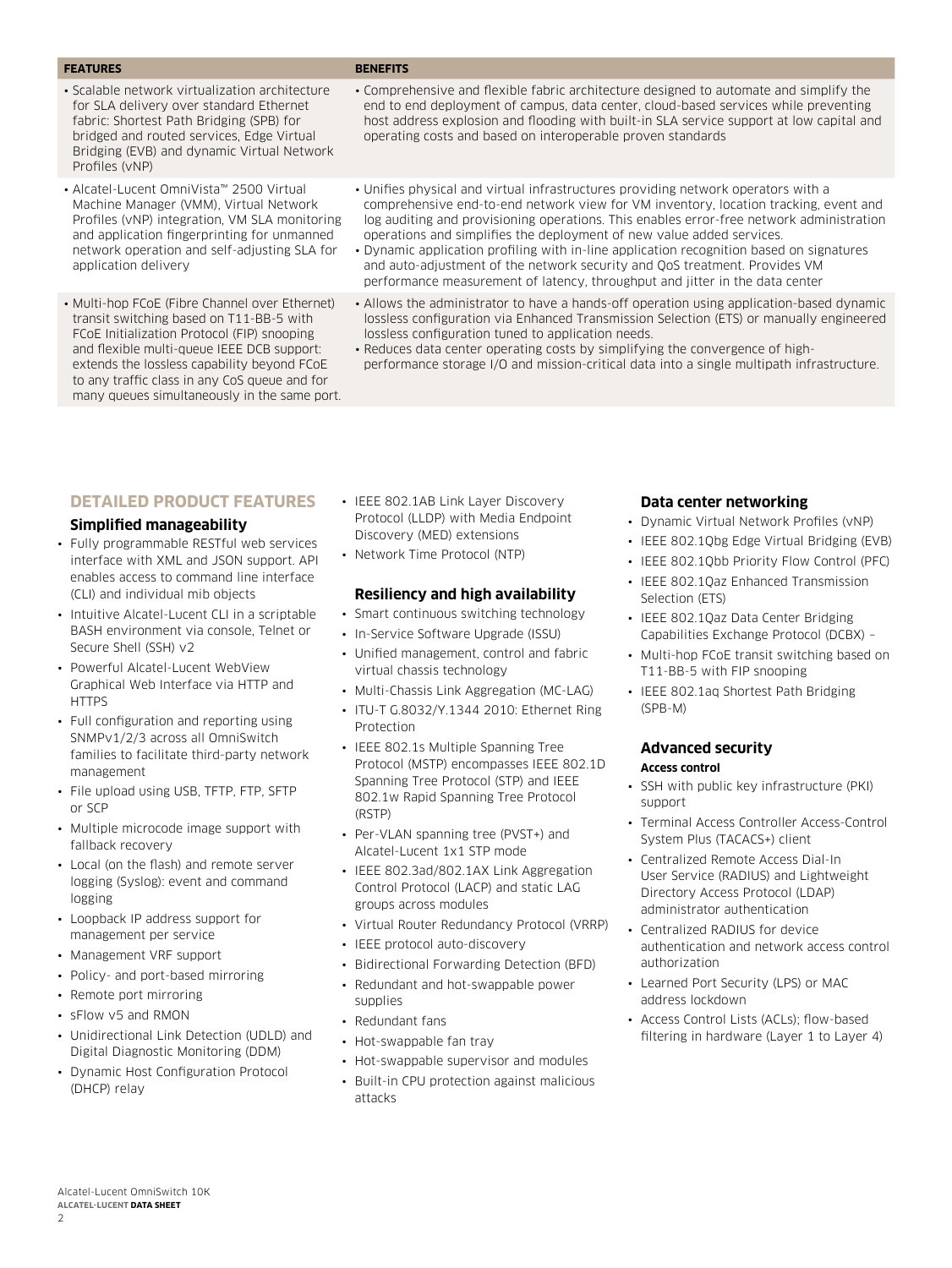# **Quality of Service (QoS)**

- Priority queues: Eight hardware-based queues per port
- Traffic prioritization: Flow-based QoS
- Flow-based traffic policing and bandwidth management
- Egress traffic shaping
- Lossless Virtual Output Queuing (VOQ) with configurable scheduling algorithms
- Deep packet buffers for simultaneous high-burst absorption in all ports
- DiffServ architecture
- Congestion avoidance: Support for endto-end head-of-line (E2E-HOL) blocking prevention, IEEE 802.1Qbb Priority-based Flow Control (PFC) and IEEE 802.3x Flow Control (FC)

# **IPv4 routing**

- Multiple Virtual Routing and Forwarding (VRF)
- Static routing, Routing Information Protocol (RIP) v1 and v2
- Open Shortest Path First (OSPF) v2 with Graceful Restart
- Border Gateway Protocol (BGP) v4 with Graceful Restart
- Generic Routing Encapsulation (GRE) and IP/IP tunneling
- Virtual Router Redundancy Protocol version 2 (VRRPv2)
- DHCP relay (including generic UDP relay)
- Address Resolution Protocol (ARP)
- Policy-based routing

# **IPv6 routing**

- Multiple Virtual Routing and Forwarding (VRF)
- Internet Control Message Protocol version 6 (ICMPv6)
- Static routing
- Routing Information Protocol Next Generation (RIPng)
- OSPF v3
- BGP v4 multiprotocol extensions for IPv6 routing (MP-BGP)
- Graceful Restart extensions for OSPF and **BGP**
- Virtual Router Redundancy Protocol version 3 (VRRPv3)
- Neighbor Discovery Protocol (NDP)
- Policy-based routing

# **IPv4/IPv6 multicast**

- Internet Group Management Protocol (IGMP) v1/v2/v3 snooping
- Protocol Independent Multicast Sparse-Mode (PIM-SM), Source Specific Multicast (PIM-SSM)
- Protocol Independent Multicast Dense-Mode (PIM-DM), Bidirectional Protocol Independent Multicast (PIM-BiDir)
- Distance Vector Multicast Routing Protocol (DVMRP)
- Multicast Listener Discovery (MLD) v1/v2 snooping
- PIM to DVMRP gateway support

# **Advanced Layer 2 services**

- Ethernet services support using IEEE 802.1ad Provider Bridges (also known as Q-in-Q or VLAN stacking)
- Fabric virtualization services IEEE802.1aq Shortest Path Bridging (SPB-M)
	- ¬ Ethernet Virtual Connection (EVC) support for transparent LAN services such as E-LAN, E-Line and E-Tree
	- ¬ Multipoint Ethernet VPN (EVPN) over I-SID service virtualization or Q-in-Q tunnels
	- ¬ Ethernet network-to-network interface (NNI) and user network interface (UNI)
	- ¬ Service Access Point (SAP) profile identification
	- ¬ Service VLAN (SVLAN) and Customer VLAN (CVLAN) support
	- ¬ VLAN translation and mapping including CVLAN to SVLAN
	- ¬ C-tag to S-tag priority mapping
- Port mapping
- DHCP Option 82: Configurable relay agent information
- Multicast VLAN Registration Protocol (MVRP)
- HA-VLAN for L2 clusters such as MS-NLB and active-active Firewall clusters
- Jumbo frame support
- Bridge Protocol Data Unit (BPDU) blocking
- STP Root Guard
- Active-active Multi-Chassis Link Aggregation (MCLAG)

# **Compliance and certifications**

# **EMI/EMC - Commercial**

- FCC 47 CFR Part 15 Class A
- ICES-003 Class A
- CE marking for European countries (Class A)
- EMC Directive 89/336/EEC
- EN55022:1998:2006 Class A
- EN55024 :1998:A1: 2001+A2:2003
- EN61000-3-2
- EN61000-3-3
- $-$  EN61000-4-2
- EN61000-4-3
- EN61000-4-4
- EN61000-4-5
- EN61000-4-6
- EN61000-4-8
- EN61000-4-11
- CISPR22:1997 Class A
- VCCI (Class A)
- AS/NZS 3548 (Class A)
- IEEE 802.3 Hipot requirement and 1.5 kV surge on data port for copper interfaces

# **Safety agency certifications**

- US UL 60950
- IEC 60950-1:2001; all national deviations
- EN 60950-1: 2001; all deviations
- CAN/CSA-C22.2 No. 60950-1-03
- AS/NZ TS-001 and 60950:2000, Australia
- UL-AR, Argentina
- UL-GS Mark, Germany
- GOST, Russian Federation
- EN 60825-1 Laser
- EN 60825-2 Laser
- CDRH Laser

# **Supported standards**

# **IEEE standards**

- IEEE 802.1D STP
- IEEE 802.1p CoS
- IEEE 802.1Q VLANs
- IEEE 802.1ad Provider Bridges Q-in-Q/ VLAN Stacking
- IEEE 802.1ak Multiple VLAN Registration Protocol (MVRP)
- IEEE 802.1aq Shortest Path Bridging (SPB)
- IEEE 802.1Qaz ETS/DCBX
- IEEE 802.1Qbb PFC
- IEEE 802.1s MSTP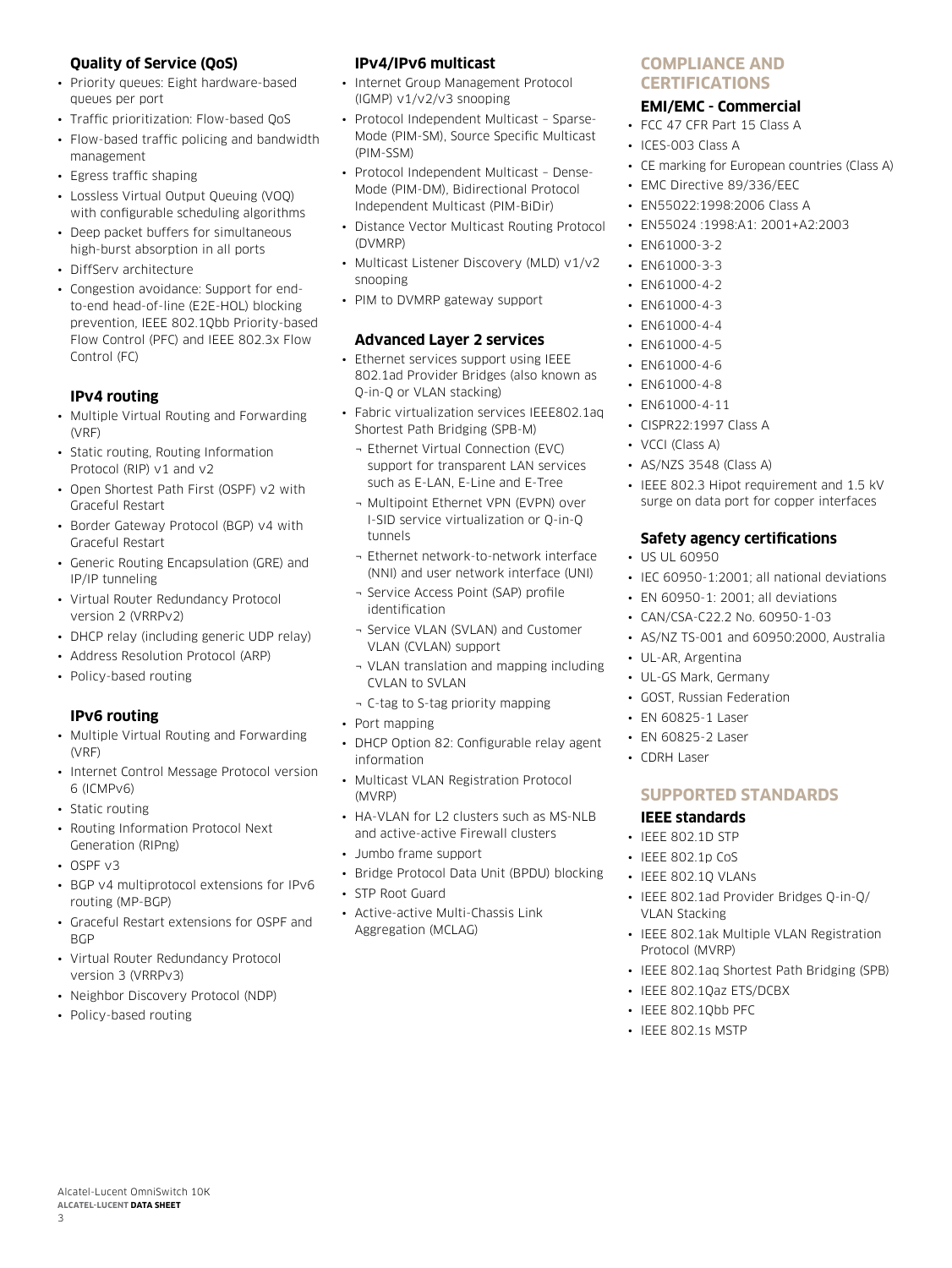- IEEE 802.1w RSTP
- IEEE 802.3i 10Base-T
- IEEE 802.3u Fast Ethernet
- IEEE 802.3x Flow Control
- IEEE 802.3z 1 Gigabit Ethernet)
- IEEE 802.3ab 1 GBase-T
- IEEE 802.3ac VLAN Tagging
- IEEE 802.3ad/802.1AX Link Aggregation
- IEEE 802.3ae 10 Gigabit Ethernet
- IEEE 802.3an 10 GBase-T
- IEEE 802.3az Energy Efficient Ethernet (EEE)
- IEEE 802.3ba 40 Gigabit Ethernet

# **ITU-T recommendations**

• ITU-T G.8032/Y.1344 2010: Ethernet Ring Protection (ERPv2)

# **IETF RFCs**

#### **IPv4**

- RFC 2003 IP/IP Tunneling
- RFC 2784 GRE Tunneling

#### **OSPF**

- RFC 1765 OSPF Database Overflow
- RFC 1850/2328 OSPF v2 and MIB
- RFC 2154 OSPF MD5 Signature
- RFC 2370/3630 OSPF Opaque LSA
- RFC 3101 OSPF NSSA Option
- RFC 3623 OSPF Graceful Restart
- RFC 2470 OSPFv3 for IPv6

# **RIP**

- RFC 1058 RIP  $v1$
- RFC 1722/1723/2453/1724 RIP v2 and MIB
- RFC 1812/2644 IPv4 Router Requirements
- RFC 2080 RIPng for IPv6

# **BGP**

4

- RFC 1269/1657/4273 BGP v3 and v4 MIB
- RFC 1403/1745 BGP/OSPF Interaction
- RFC 1771-1774/2842/2918/3392/4271 BGP v4
- RFC 1965 BGP AS Confederations
- RFC 1966 BGP Route Reflection
- RFC 1997/1998 BGP Communities **Attribute**
- RFC 2042 BGP New Attribute
- RFC 2385 BGP MD5 Signature
- RFC 2439 BGP Route Flap Damping
- RFC 2545 BGP-4 Multiprotocol Extensions for IPv6 Routing
- RFC 2858/4760 Multiprotocol Extensions for BGP-4
- RFC 3065 BGP AS Confederations
- RFC 4456 BGP Route Reflection

Alcatel-Lucent OmniSwitch 10K **Alcatel-Lucent Data sheet**

- RFC 4486 Subcodes for BGP Cease Notification
- RFC 4724 Graceful Restart for BGP

#### **IS-IS**

- RFC 1142/1195/3719/3787 IS-IS v4
- RFC 2763/2966/3567 Adjacencies and route management
- RFC 5306 Graceful Restart
- RFC 5309/draft-ietf-isis-igp-p2p-over-lan Point to point over LAN
- RFC 6329 IS-IS Extensions Supporting IEEE 802.1aq SPB

## **IP Multicast**

- RFC 1075/draft-ietf-idmr-dvmrp-v3-11. txt DVMRP
- RFC 2365 Multicast
- RFC 2710/3019/3810/MLD v2 for IPv6
- RFC 2715 PIM and DVMRP interoperability
- RFC 2933 IGMP MIB
- RFC 3376 IGMPv3 (includes IGMP v2/v1)
- RFC 3569 Source-Specific Multicast (SSM)
- RFC 3973 Protocol Independent Multicast-Dense Mode (PIMDM)
- RFC 4087 IP tunnel MIB
- RFC 4541 Considerations for IGMP and MLD Snooping Switches
- RFC 4601/5059 PIM-SM
- RFC 4604 IGMPv3/MLDv2 for SSM
- RFC 5015 BiDIR PIM
- RFC 5059 BSR mechanism for PIM
- RFC 5060 Protocol Independent Multicast MIB
- RFC 5132 Multicast Routing MIB RFC 5240 PIM Bootstrap Router MIB

# **IPv6**

- RFC 1981 Path MTU Discovery
- RFC 2460 IPv6 Specification
- RFC 2464 IPv6 over Ethernet
- RFC 2465 MIB for IPv6: Textual Conventions (TC) and General Group
- RFC 2466 MIB for IPv6: ICMPv6 Group
- RFC 2711 Router Alert Option
- RFC 3056 6to4 Tunnels
- RFC 3484 Default Address Selection
- RFC 3493/2553 Basic Socket API
- RFC 3542/2292 Advanced Sockets API
- RFC 3587/2374 Global Unicast Address Format
- RFC 3595 TC for IPv6 Flow Label
- RFC 3596/1886 DNS for IPv6
- RFC 4007 Scoped Address
- RFC 4022/2452 MIB for IPv6 TCP
- RFC 4113/2454 MIB for IPv6 UDP
- RFC 4193 Unique Local Addresses
- RFC 4213/2893 Transition Mechanisms
- RFC 4291/3513/2373 Addressing Architecture (uni/any/multi-cast) RFC 4301/2401 Security Architecture RFC 4302/2402 IP Authentication Header RFC 4303/2406 IP Encapsulating Security Payload (ESP)
	- RFC 4308 Cryptographic Suites for IPsec
- RFC 4443/2463 ICMPv6
- RFC 4861/2461 Neighbor Discovery
- RFC 4862/2462 Stateless Address Autoconfiguration
- RFC 5095 Deprecation of Type 0 Routing Headers in IPv6

#### **Manageability**

MIB

HTML

• RFC 2096 IP MIB

multipart/form-data

(URI): Generic Syntax

• RFC 2674 VLAN MIB • RFC 3023 XML Media Types

(UUID) URN Namespace

Specifications: ABNF

Architecture

(JSON)

- RFC 854/855 Telnet and Telnet options
- RFC 959/2640 FTP
- RFC 1350 TFTP Protocol

• RFC 1157/2271 SNMP

• RFC 1212/2737 MIB and MIB-II • RFC 1213/2011-2013 SNMP v2 MIB • RFC 1215 Convention for SNMP Traps • RFC 1573/2233/2863 Private Interface

• RFC 1643/2665 Ethernet MIB • RFC 1867 Form-based File Upload in

• RFC 2131 DHCP Server/Client

• RFC 1901-1908/3416-3418 SNMP v2c

• RFC 2388 Returning Values from Forms:

• RFC 2396 Uniform Resource Identifiers

• RFC 2570-2576/3411-3415 SNMP v3 • RFC 2616 /2854 HTTP and HTML • RFC 2667 IP Tunneling MIB

• RFC 2668/3636 IEEE 802.3 MAU MIB

• RFC 3414 User-based Security Model • RFC 4122 A Universally Unique IDentifier

• RFC 4234 Augmented BNF for Syntax

• RFC 4251 Secure Shell Protocol

• RFC 4252 The Secure Shell (SSH) Authentication Protocol

• RFC 4627 JavaScript Object Notation

• RFC 6585 Additional HTTP Status Codes

• RFC 1155/2578-2580 SMI v1 and SMI v2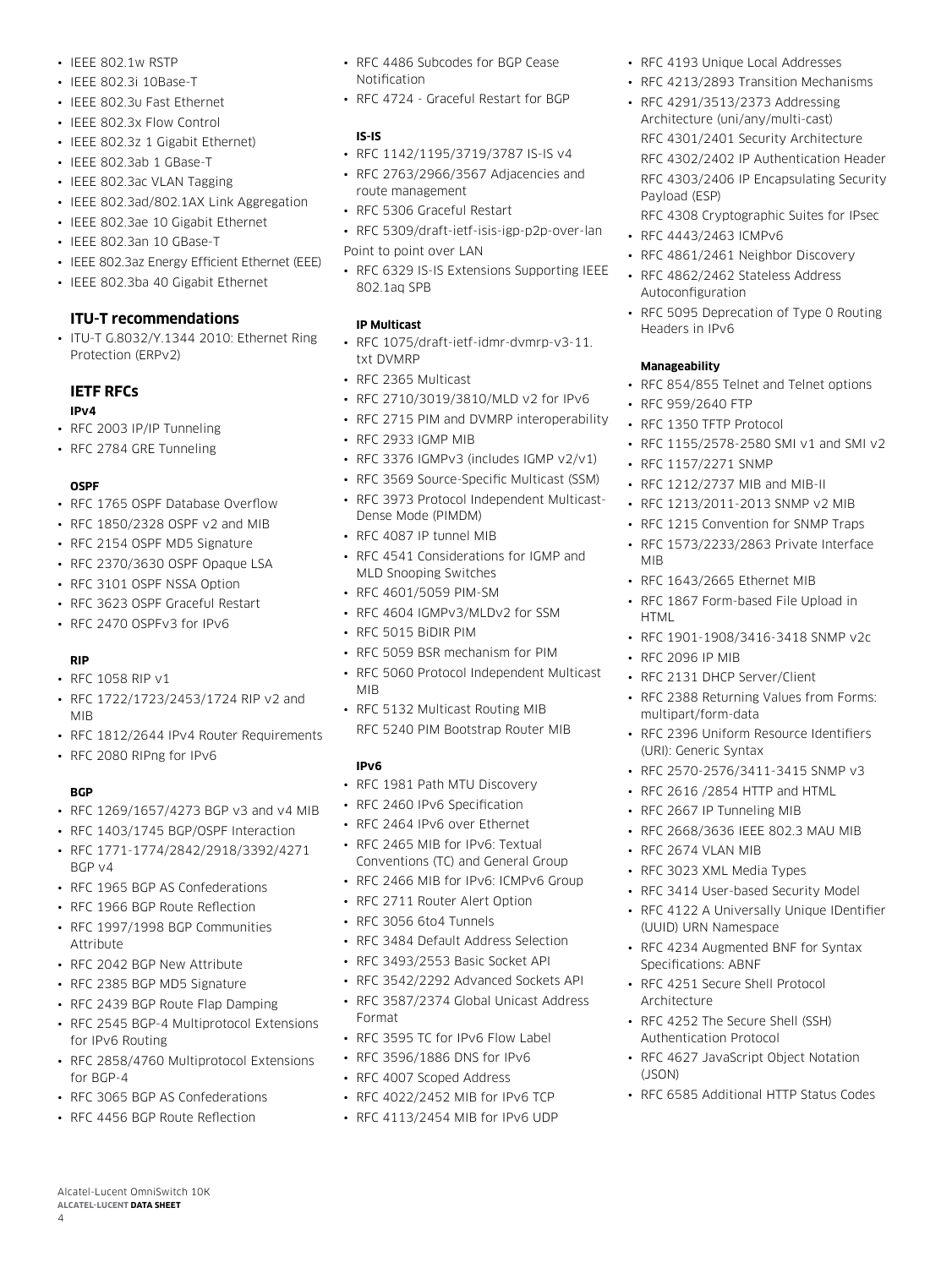#### **Security**

- RFC 1321 MD5
- RFC 2104 HMAC Message Authentication
- RFC 2138/2865/2868/3575 /2618 RADIUS Authentication and Client MIB
- RFC 2139/2866/2867/2620 RADIUS Accounting and Client MIB
- RFC 2228 FTP Security Extensions
- RFC 2284 PPP EAP
- RFC 2869/2869bis RADIUS Extension
- RFC 4301 Security Architecture for IP
- RFC 1826/1827/4303/4305 Encapsulating RFC 951 BOOTP Payload (ESP) and crypto algorithms

# **QoS**

- RFC 896 Congestion Control
- RFC 1122 Internet Hosts
- RFC 2474/2475/2597/3168/3246 DiffServ
- RFC 3635 Pause Control
- RFC 2697 srTCM
- RFC 2698 trTCM

# **Others**

- RFC 791/894/1024/1349 IP and IP/ Ethernet
- RFC 792 ICMP
- RFC 768 UDP
- RFC 793/1156 TCP/IP and MIB
- RFC 826 ARP
- RFC 919/922 Broadcasting Internet Datagram
- RFC 925/1027 Multi-LAN ARP/Proxy ARP
- RFC 950 Subnetting
- 
- RFC 1151 RDP
- RFC 1191 Path MTU Discovery
- RFC 1256 ICMP Router Discovery
- RFC 1305/2030 NTP v3 and Simple NTP
- RFC 1493 Bridge MIB
- RFC 1518/1519 CIDR
- RFC 1541/1542/2131/3396/3442 DHCP
- RFC 1757/2819 RMON and MIB
- RFC 2131/3046 DHCP/BootP Relay
- RFC 2132 DHCP Options
- RFC 2251 LDAP v3
- RFC 2338/3768/2787 VRRP and MIB
- RFC 3021 Using 31-bit Prefixes
- RFC 3060 Policy Core
- RFC 3176 sFlow
- IETF draft "IP/IPVPN services with IEEE 802.1aq SPB networks"

#### **Table 1. Chassis model**

| <b>SLOTS</b>                                        |                                                                          |
|-----------------------------------------------------|--------------------------------------------------------------------------|
| Tray slots                                          | 12, 8 NI slots, 2 half-slots for CMM/CFM                                 |
| Management module slots (CMM)                       | $\overline{2}$                                                           |
| Fabric module slots (CFM)                           | 2                                                                        |
| Network interface (NI) slots                        | 8                                                                        |
| Power supply (AC/DC) slots                          | 4                                                                        |
| <b>SWITCHING CAPACITY</b>                           |                                                                          |
| Current maximum switching capacity per NI (bps/pps) | 640 Gbps / 480 Mpps                                                      |
| Raw switching capacity per slot (bps/pps)           | 1280 Gbps / 960 Mpps                                                     |
| <b>PHYSICAL MEASUREMENTS</b>                        |                                                                          |
| Height (19-in and 23-in rack mount)                 | 16U                                                                      |
| Dimensions (HxWxD)                                  | 71.2 cm x 44.2 cm x 58.5 cm (28 in x 17.4 in x 23 in)                    |
| Weight (loaded)                                     | 89.8 kg (198 lb)                                                         |
| <b>ENVIRONMENTAL CHARACTERISTICS</b>                |                                                                          |
| Operating temperature                               | 0°C to 45°C (32°F to 113°F)                                              |
| Storage temperature                                 | $-10^{\circ}$ C to 70 $^{\circ}$ C (14 $^{\circ}$ F to 158 $^{\circ}$ F) |
| Operating and storage humidity                      | 10% to 90% (non-condensing)                                              |
| Heat dissipation (fully loaded - worst case)        | 14 572 BTU/h                                                             |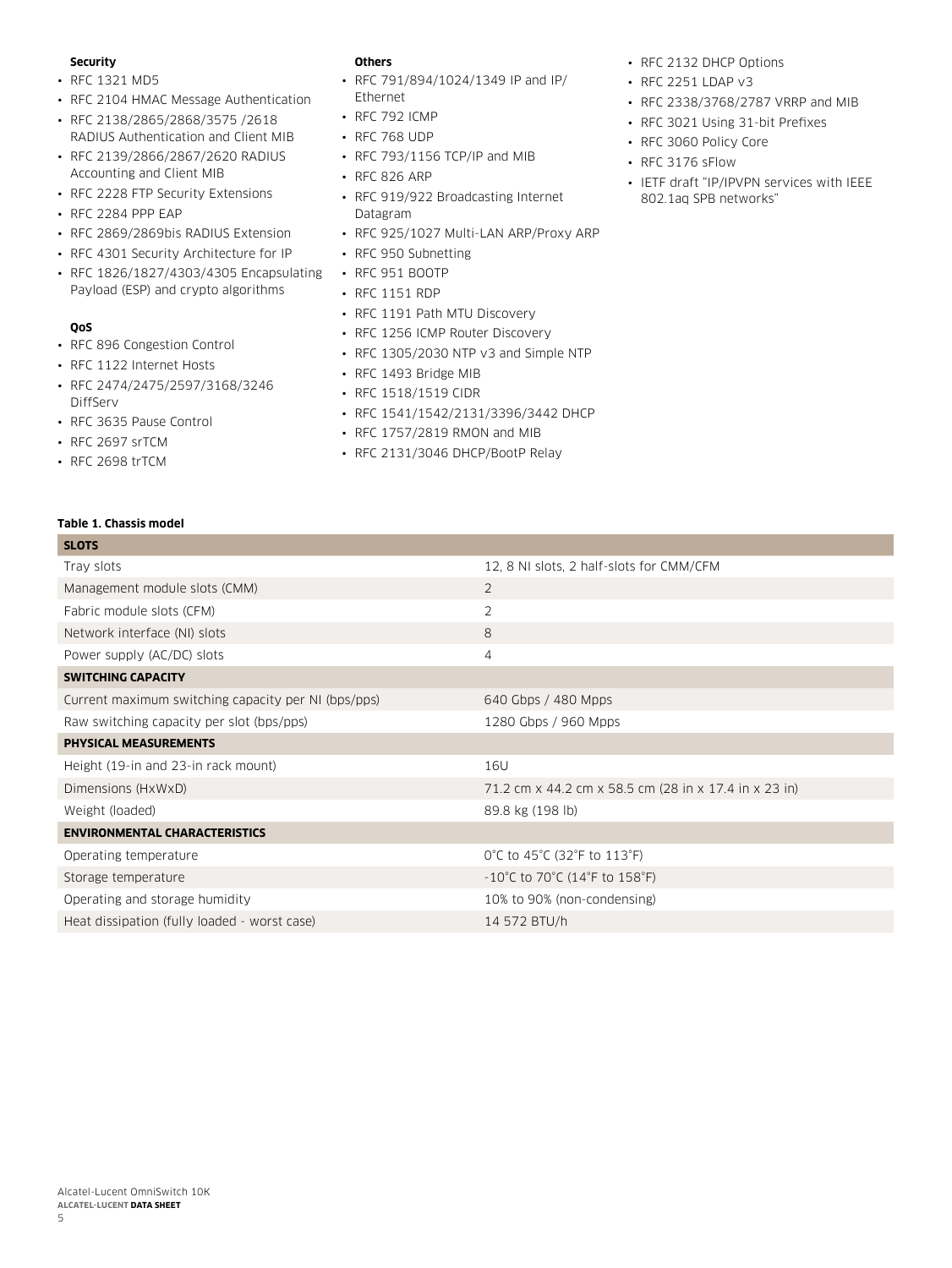# **Network interface characteristics**

#### **Table 2. Network interfaces for OmniSwitch 10K models**

| <b>MODEL NUMBERS</b> | <b>CPU</b>             | <b>MEMORY</b>                         | <b>PORT</b><br><b>COUNT</b> | <b>INTERFACE</b><br><b>TYPE</b>     | L2<br><b>TABLE</b> | <b>L3 TABLE</b><br>IPV4/IPV6 | <b>POLICY</b><br><b>TABLE</b> | <b>MPLS*/SPBM</b><br><b>SUPPORT</b> | <b>DCB</b><br><b>SUPPORT</b> |
|----------------------|------------------------|---------------------------------------|-----------------------------|-------------------------------------|--------------------|------------------------------|-------------------------------|-------------------------------------|------------------------------|
| OS10K-CMM            | $1.5$ GHz<br>dual-core | 4 GB<br>SDRAM, 2<br>GB CF             | 3                           | USB, Console,<br>10/100/1000Base-Tx | N/A                | N/A                          | N/A                           | N/A                                 | N/A                          |
| OS10K-CFM            | N/A                    | N/A                                   | $\circ$                     | N/A                                 | N/A                | N/A                          | N/A                           | N/A                                 | N/A                          |
| OS10K-GNI-C48E       | $1.2$ GHz<br>dual-core | 1.2 <sub>GB</sub><br>packet<br>buffer | 48                          | 10/100/1000Base-Tx                  | 256K*              | 512K/256K                    | 4K                            | Yes                                 | <b>No</b>                    |
| OS10K-GNI-U48E       | $1.2$ GHz<br>dual-core | 1.2 <sub>GB</sub><br>packet<br>buffer | 48                          | <b>SFP</b>                          | 256K*              | 512K/256K                    | 2K                            | Yes                                 | <b>No</b>                    |
| OS10K-XNI-U32S       | $1.2$ GHz<br>dual-core | 4.8 GB<br>packet<br>buffer            | 32                          | SFP+, SFP 1 GigE                    | 32K                | 512K/256K                    | 2K                            | <b>No</b>                           | <b>No</b>                    |
| OS10K-XNI-U32E       | $1.2$ GHz<br>dual-core | 4.8 GB<br>packet<br>buffer            | 32                          | SFP+, SFP 1 GigE                    | 128K               | 512K/256K                    | 2K                            | Yes                                 | Yes                          |
| OS10K-XNI-U16E       | $1.2$ GHz<br>dual-core | 2.4 GB<br>packet<br>buffer            | 16                          | SFP+, SFP 1 GigE                    | 128K               | 512K/256K                    | 2K                            | Yes                                 | Yes                          |
| OS10K-XNI-U16L       | $1.2$ GHz<br>dual-core | 2.4 GB<br>packet<br>buffer            | 16                          | SFP+, SFP 1 GigE                    | 128K               | 512K/256K                    | 2K                            | Yes                                 | Yes                          |
| OS10K-ONI-U4E        | $1.2$ GHz<br>dual-core | 2.4 GB<br>packet<br>buffer            | $\overline{4}$              | OSFP+                               | 128K               | 512K/256K                    | 2K                            | Yes                                 | Yes                          |
| OS10K-ONI-U8E        | $1.2$ GHz<br>dual-core | 4.8 GB<br>packet<br>buffer            | 8                           | OSFP+                               | 128K               | 1512K/256K                   | 2K                            | Yes                                 | Yes                          |

\*Hardware capacity, future software support

# **OmniSwitch 10K ordering information**

#### **Chassis and power supply**

| <b>MODEL NUMBER</b> | <b>DESCRIPTION</b>                                                                                                                                                                                                                                                                                               |
|---------------------|------------------------------------------------------------------------------------------------------------------------------------------------------------------------------------------------------------------------------------------------------------------------------------------------------------------|
| OS10K8-CB-X-XX      | OS10K base bundle includes 1 x OS10K chassis, 2 x fan trays, 2 x power supplies, 1 x OS10K-CMM chassis<br>management module, 1 x OS10K-CFM chassis fabric module and fully featured AOS software with advanced IP<br>routing SW (IPv4/IPv6). X-XX denotes power supply type and country-specific power cord      |
| OS10K8-RCB-X-XX     | OS10K redundant bundle includes 1 x OS10K chassis, 2 x fan trays, 4 x power supplies, 2 x OS10K-CMM chassis<br>management module, 2 x OS10K-CFM chassis fabric module and fully featured AOS software with advanced IP<br>routing SW (IPv4/IPv6). X-XX denotes power supply type and country-specific power cord |
| OS10K-FAN-TRAY      | OS10K fan tray. Spare                                                                                                                                                                                                                                                                                            |
| 0S10K-PS-25A-XX     | OS10K AC power supply. Provides up to 2.5 kW of power, auto-ranging 110 VAC-240 VAC. -XX country power cord<br>designator                                                                                                                                                                                        |
| 0S10K-PS-24D        | OS10K DC power supply. Provides up to 2.4 kW of power. 36 V to 72 V DC input power                                                                                                                                                                                                                               |

#### **Management and switching fabric modules**

| <b>MODEL NUMBER</b> | <b>DESCRIPTION</b>                                                                                                                                                                                                      |
|---------------------|-------------------------------------------------------------------------------------------------------------------------------------------------------------------------------------------------------------------------|
| OS10K-CMM           | OS10K Chassis Management Module with SSL (DES, 3DES, RC2, RC4). The OS10K-CMM Chassis Management Module<br>includes a processor module, a fabric module, and AOS software with advanced IP routing software (IPv4/IPv6) |
| OS10K-CFM           | OS10K Chassis Fabric Module. OS10K-CFM provides additional switch capacity and increased fabric redundancy                                                                                                              |